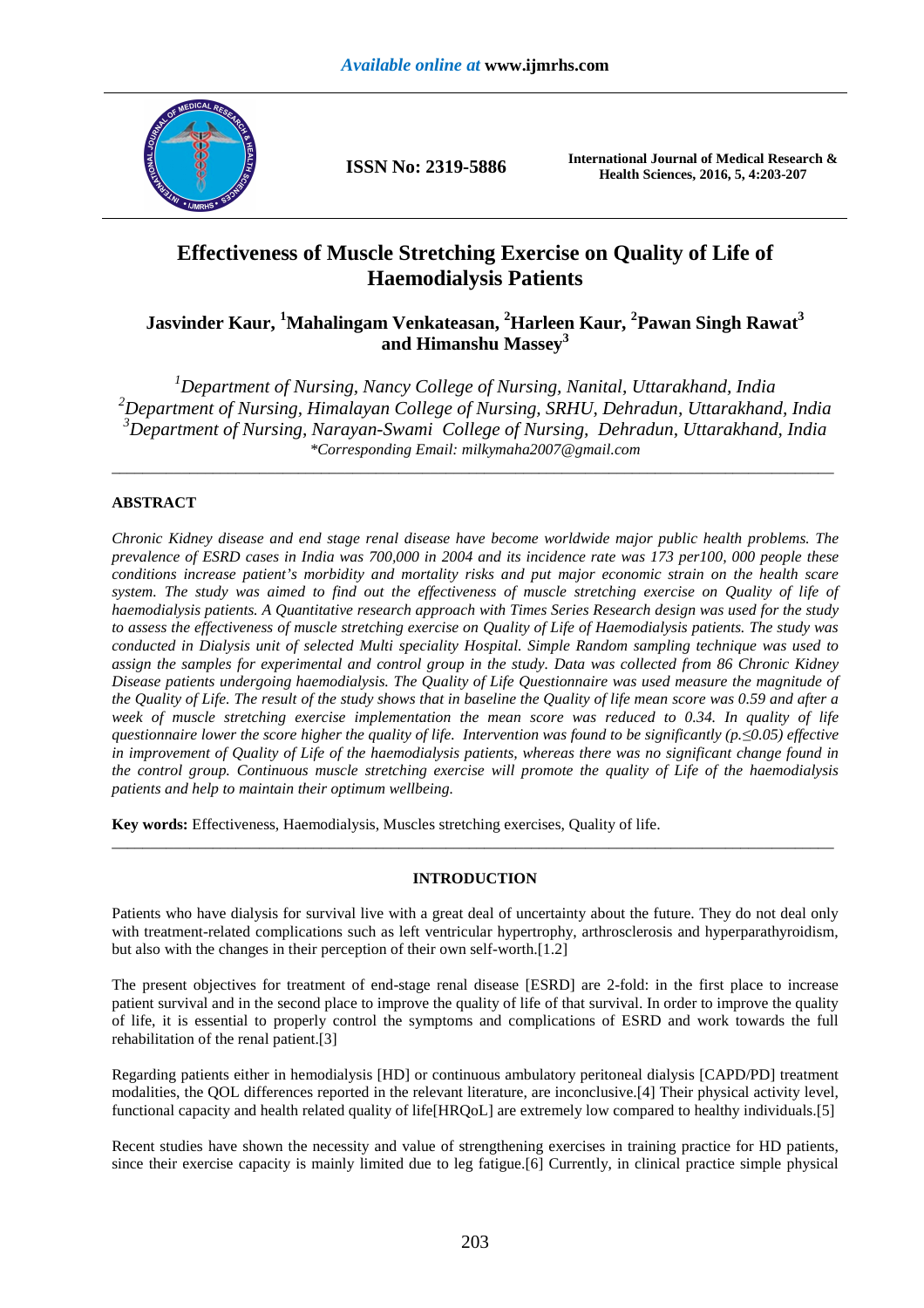performance tests have been developed or the reliable and objective assessment of patients' physical functioning, indicating the individual' s ability to perform activities required in their daily living.[7]

*\_\_\_\_\_\_\_\_\_\_\_\_\_\_\_\_\_\_\_\_\_\_\_\_\_\_\_\_\_\_\_\_\_\_\_\_\_\_\_\_\_\_\_\_\_\_\_\_\_\_\_\_\_\_\_\_\_\_\_\_\_\_\_\_\_\_\_\_\_\_\_\_\_\_\_\_\_\_*

#### **OBJECTIVE**

1.To find the magnitude of Quality of Life among patients undergoing haemodialysis.

2.To determine the effectiveness of structured muscles stretching exercise program on Quality of Life among patients undergoing haemodialysis.

#### **MATERIALS AND METHODS**

A Quantitative research approach with Times Series Research design was used for the study to assess the effectiveness of muscle stretching exercise on Quality of Life of the haemodialysis patients. The study was conducted in Dialysis unit of selected Multi speciality Hospital. Eighty six patients undergoing haemo-dialysis were conveniently selected from the population. The haemo-dialysis patients those are critically ill and debilitated, history of orthopaedic Problem, history of Psychological Problem, taking medicine like dopamine receptor agonists, Benzodiazepines, opioids and anticonvulsants were excluded from the study. The Quality of life questionnaire was used measure the magnitude of the Quality of Life. Ethical committee and administrative permission was taken from the concerning authority. Informed consent was obtained from the study participants before commencement of the study.

#### **RESULTS**

Table no: 1 depicts that in experimental group approximately half (55.8%) of the study participants were in the age group of 41-60 years. Every second (51.1 %) of the study participants were male and approximately two third (65.1 %) of the study participants belong to joint family. Half (53.4%) of had below secondary education and most (90.6%) of the study participants were married and 60.4% of study participants were working. Every second (53.4%) study participants having the family income less than 10,000 per month in experimental group, and most (90.6%) were from upper class. Majority (93%) of the study participants were Hindu in religion. Least (4.65%) of the study participants having history of smoking. Majority (60.4%) of the study participants were three time dialysis in a week. Almost half (46.5%) had less than 3 years of haemodialysis.

In control group approximately two third (72.09%) of the study participants were aged between 41-60 years and least (9.3%) of study participants was aged above 60 years. Half (53.4%) of the study participants were male. Every second (51.1%) were belonging to joint family. More than half (53.4%) of the study participants had above secondary education. Majority (95.3%) of the study participants were married and (60.4%) were having the family income less than 10,000 per month in control group. Half (51.1%) of the study participants were from upper class. Most (93%) of the study participants were Hindu. Least (4.65%) of the study participants having history of smoking and Two third (72%) of the study participants were three time dialysis in a week. Half (51.1%) of the study participants had less then 3years of haemodialysis.

Homogeneity tested of the study participants between demographic variables of control and experimental group. Since all data were categorical in nature, chi squire test was performed to study the significant association. The result showed that there was no significant difference between control and experimental group in terms of age(0.9), gender  $(0.4)$ , type of family  $(0.1)$ , education  $(0.3)$ , marital status $(0.3)$ , monthly income of the family $(0.1)$ , Socioeconomic status (0.3), Religion(0.9), Personal habits(0.064), Number of dialysis in a week (0.7), Duration of haemodialysis(0.6). Only one variables Occupation (0.04) were significantly different at the significant level of p<0.005. Hence it could be interpreted that control and experimental group were homogeneous in relation to their socio-demographic characteristic.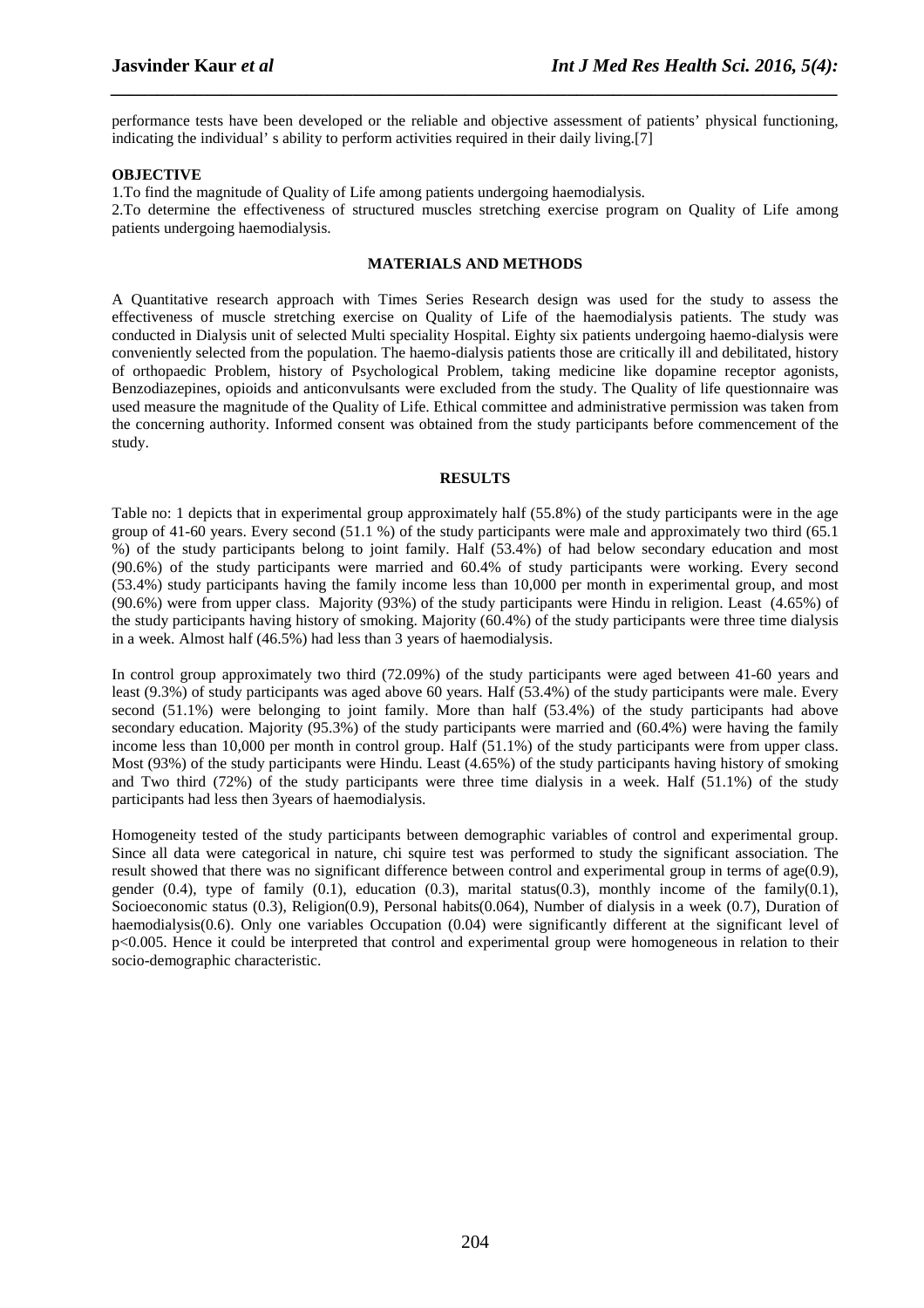| $\overline{\mathbf{S}.\mathbf{n}}$ o | <b>Sample</b>                    | <b>Experimental</b> | Control      | $\chi^2$ | P value          |
|--------------------------------------|----------------------------------|---------------------|--------------|----------|------------------|
|                                      | <b>Characteristics</b>           | $(n=43)$            | $(n=43)$     |          |                  |
| 1.                                   | Age                              | Frequency           | Frequency    |          |                  |
|                                      | 18-40                            | $8(18.6\%)$         | $8(18.6\%)$  | 14.2     | 0.9              |
|                                      | $41 - 60$                        | 24(55.8%)           | 31(72.09%)   |          |                  |
|                                      | Above 60                         | 11(25.5%)           | $4(9.3\%)$   |          |                  |
| $\overline{2}$ .                     | Gender                           |                     |              |          |                  |
|                                      | Male                             | $22(51.1\%)$        | 20(46.5%)    | 17.7     | 0.4              |
|                                      | Female                           | 21(48.8%)           | 23(53.4%)    |          |                  |
| 3.                                   | <b>Types of family</b>           |                     |              |          | $\overline{0.1}$ |
|                                      | Joint family                     | 28(65.1%)           | 21(48.8%)    | 23.8     |                  |
|                                      | Nuclear family                   | 15(34.88)           | 22(51.1%)    |          |                  |
| 4.                                   | <b>Education</b>                 |                     |              |          |                  |
|                                      | Above secondary                  | 12(27.9%)           | 23(53.4%)    | 16       | 0.3              |
|                                      | Below secondary                  | 31(79.06%)          | 20(46.5%)    |          |                  |
| 5.                                   | <b>Marital</b> status            |                     |              |          |                  |
|                                      | Married                          | 39(90.6%)           | 41(95.34%)   | 37.6     | 0.3              |
|                                      | Unmarried                        | $4(9.3\%)$          | $2(4.6\%)$   |          |                  |
| 6.                                   | Occupation                       |                     |              |          |                  |
|                                      | Working                          | 26(60.4%)           | 24(55.8%)    | 24.3     | 0.003            |
|                                      | Not working                      | 17(39.5%)           | 19(44.1%)    |          |                  |
| 7.                                   | <b>Monthly income of family</b>  |                     |              |          |                  |
|                                      | <b>Below 10,000</b>              | 23(53.4%)           | 26(60.4%)    |          |                  |
|                                      | Above 10,000                     | 20(46.5%)           | 17(39.5%)    | 23.3     | 0.1              |
| 8.                                   | Socioeconomic                    |                     |              |          |                  |
|                                      | <b>Status</b>                    | 39(90.6%)           | 21(48.8%)    |          |                  |
|                                      | Upper                            | $4(9.3\%)$          | 22(51.1%)    | 5.1      | 0.3              |
|                                      | Lower                            |                     |              |          |                  |
| 9.                                   | <b>Religion</b>                  |                     |              |          |                  |
|                                      | Hindu                            | 40(93.0%)           | 40(93.0%)    | 17.9     | 0.9              |
|                                      | Muslim                           | $2(4.65\%)$         | 2(4.65%)     |          |                  |
| 10.                                  | Sikh<br><b>Personal habits</b>   | 1(2.32%)            | 1(2.32%)     |          |                  |
|                                      | Smoking                          | 2(4.65%)            | 2(4.65%)     |          |                  |
|                                      | Nothing                          | 41(95.3%)           | 41(93.02%)   | 9.6      | 0.064            |
| 11.                                  | <b>Number of dialysis</b>        |                     |              |          |                  |
|                                      | in a week                        |                     |              |          |                  |
|                                      | One                              | $2(4.65\%)$         | $1(2.32\%)$  |          |                  |
|                                      | Two                              | 12(27.9%)           | 10(23.25%)   | 7.7      | 0.7              |
|                                      | Three                            | 26(60.4%)           | 31(72.0%)    |          |                  |
|                                      | Four                             | $3(6.9\%)$          | 1(2.32%)     |          |                  |
| 12.                                  | <b>Duration of Haemodialysis</b> |                     |              |          |                  |
|                                      | Less than 3 year                 | 20(46.5%)           | $22(51.1\%)$ |          |                  |
|                                      | 3-5 year                         | 17(39.5%)           | 17(39.5%)    | 8.6      | 0.6              |
|                                      | 5-7 year                         | $3(6.9\%)$          | $3(6.9\%)$   |          |                  |
|                                      | More than 7 year                 | $3(6.9\%)$          | 1(2.32%)     |          |                  |

**Table no 1: Frequency (f) and percentage (%) distribution of RLS patients according to their selected personal variables N=86** 

*\_\_\_\_\_\_\_\_\_\_\_\_\_\_\_\_\_\_\_\_\_\_\_\_\_\_\_\_\_\_\_\_\_\_\_\_\_\_\_\_\_\_\_\_\_\_\_\_\_\_\_\_\_\_\_\_\_\_\_\_\_\_\_\_\_\_\_\_\_\_\_\_\_\_\_\_\_\_*

**Table: 2 Magnitude of Quality of life among dialysis patient** 

| S.no | <b>Ouality of life score</b> | <b>Score level</b> | Frequency $(\% )$ |
|------|------------------------------|--------------------|-------------------|
| 1.   | $0-1.5$                      | Not at all         | 3(3.48%)          |
| 2.   | $1.6 - 2.5$                  | A little some      | $8(9.3\%)$        |
| 3.   | $2.6 - 3.5$                  | Ouite              | $71(82.5\%)$      |
| 4.   | $3.6 - 4.5$                  | A bit              | $2(2.32\%)$       |
| 5.   | $4.6 - 5.0$                  | A Lot              | 2(2.32%)          |

Table 2 showed that majority 82.5% of the haemodialysis patients were reported that their quality of life been decrease to 'Quite' and 2.32% of the haemodialysis patients were reported that quality of life been decrease to 'A Lot'.

**Table 3.1Effectiveness of muscle stretching exercise program on Quality of life of haemodialysis patients in experimental group** 

| S.No | Level                       | Mean $\pm SD$    | <b>F</b> value | <b>P</b> value |
|------|-----------------------------|------------------|----------------|----------------|
|      | Baseline                    | $0.59 \pm 0.138$ |                |                |
|      | 1 <sup>st</sup> Observation | $0.39 \pm 0.084$ | 91.624         | .001           |
|      | 2st Observation             | $0.34 + 0.056$   |                |                |

The data presented in table 3.1 showed that in baseline the Quality of Life mean score was 0.59 and after a week of muscle stretching exercise in the mean score was reduced to 0.39. After another one week intervention mean score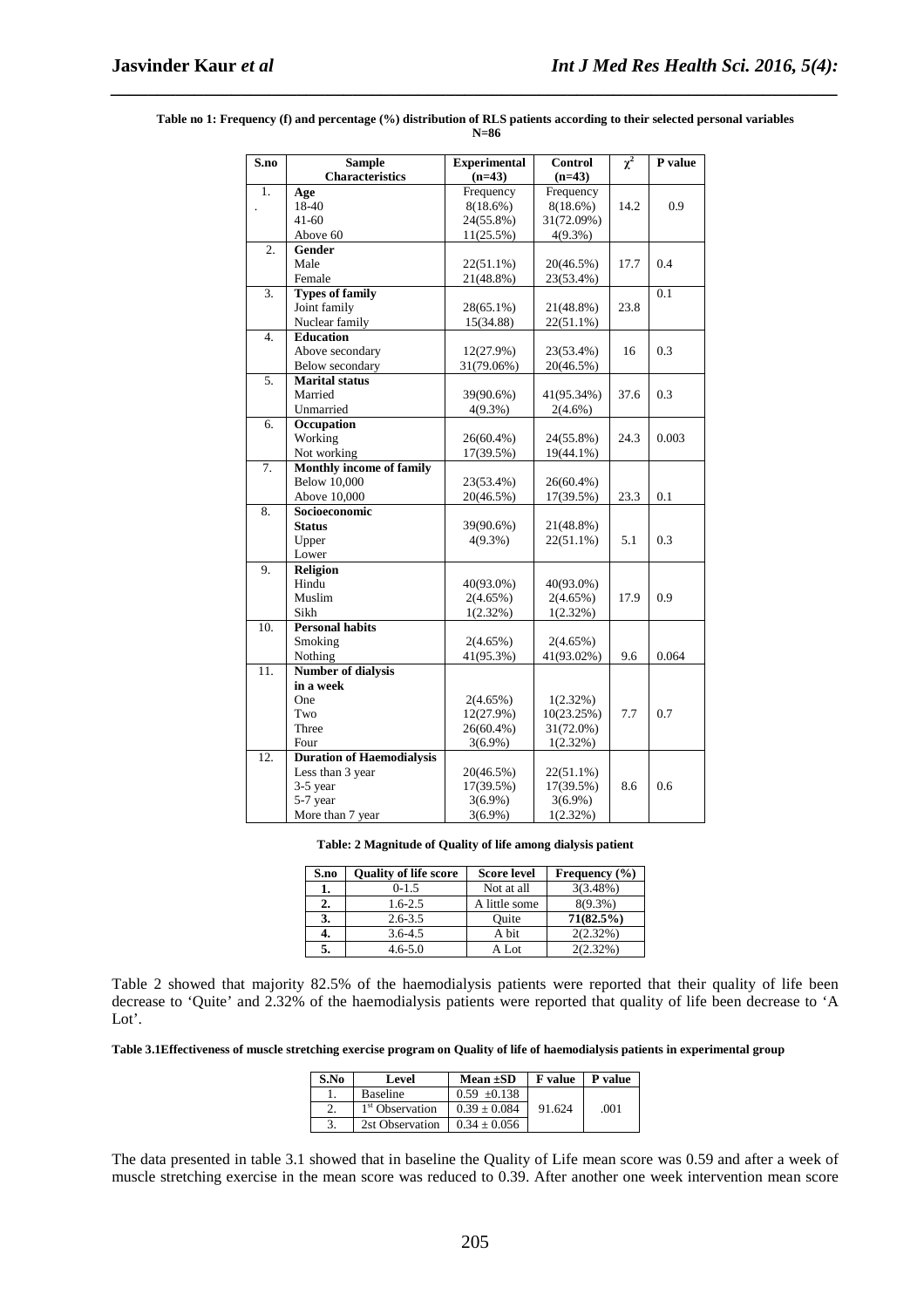was reduced to 0.34. F value is 91.6 and p value is significant at the level of 0.05. It can be interpreted there was a significant mean difference between the baseline score, first observation and second observation.

*\_\_\_\_\_\_\_\_\_\_\_\_\_\_\_\_\_\_\_\_\_\_\_\_\_\_\_\_\_\_\_\_\_\_\_\_\_\_\_\_\_\_\_\_\_\_\_\_\_\_\_\_\_\_\_\_\_\_\_\_\_\_\_\_\_\_\_\_\_\_\_\_\_\_\_\_\_\_*

**Table no-3.2 Effectiveness of muscle stretching exercise program on Quality of life of haemodialysis patients in control group** 

| S.No | Level                    | $Mean \pm SD$  | F value | P value |
|------|--------------------------|----------------|---------|---------|
| 1.1  | <b>B</b> Baseline        | $0.60 + 0.827$ |         |         |
| 2.2  | <b>First Observation</b> | $0.60 + 0.073$ | 0.512   | 0.54    |
| 3.3. | Second Observation       | $0.61 + 0.083$ |         |         |

The data presented in table-3.2showed that in baseline the Quality of Life mean score was 0.60 and in control group no intervention is given after a week the mean score was 0.60.in second observation mean score was 0.61. F value is 0.512 and p value is not significant. It can be interpreted there was no significant mean difference between the baseline score, first observation and second observation.

**Table :4 Association between quality of life score with personal profile of the study participants** 

| S.No           | Characteristics             | <b>Mean±SD</b>  | Df | <b>T</b> value | P value |
|----------------|-----------------------------|-----------------|----|----------------|---------|
|                | Gender                      |                 |    |                |         |
| 1.             | Male                        | $29.85 \pm 5.9$ | 84 | 0.07           | $0.9*$  |
|                | Female                      | 29.95±5.5       |    |                |         |
|                | <b>Type of family</b>       |                 |    |                |         |
| 2.             | Joint family                | $30.9 \pm 6.1$  | 84 | 1.9            | $0.05*$ |
|                | Nuclear family              | $28.5 \pm 4.8$  |    |                |         |
|                | <b>Education</b>            |                 |    |                |         |
| 3.             | Above secondary             | $29.1 \pm 6.6$  | 84 |                | $0.1*$  |
|                | Below secondary             | $30.9 \pm 3.9$  |    | 1.3            |         |
|                | <b>Marital</b> status       |                 |    |                |         |
| $\overline{4}$ | Married                     | $29.7 \pm 5.6$  |    | 0.7            | $0.4*$  |
|                | Unmarried                   | $31.6 \pm 6.6$  | 84 |                |         |
|                | Occupation                  |                 |    |                |         |
| 5              | Working                     | $30.9 \pm 6.1$  |    |                | $0.1*$  |
|                | Not working                 | $28.9{\pm}5.1$  | 84 | 1.6            |         |
|                | <b>Income</b>               |                 |    |                |         |
| 6              | <b>Below 10,000</b>         | $31.3 + 9.3$    |    |                | $0.2*$  |
|                | Above 10.000                | $29.5 \pm 4.2$  | 84 | 1.2            |         |
|                | <b>Personal habits</b>      |                 |    |                |         |
| 7              | Smoking                     | $27 \pm 10.6$   | 84 | 0.3            | $1.04*$ |
|                | Nothing                     | 30±5.4          |    |                |         |
|                | Age                         |                 |    |                |         |
| 8              | 18-40                       | $28.4 \pm 7.29$ |    |                |         |
|                | $41 - 60$                   | $29.2 \pm 6.46$ | 83 | 1.24           | $0.2**$ |
|                | Above 60                    | $29.2 \pm 6.4$  |    |                |         |
|                | Religion                    |                 |    |                |         |
| 9              | Hindu                       | $29.6 \pm 5.8$  |    |                |         |
|                | Muslim                      | $29.5 \pm 3.5$  | 83 | 0.2            | $0.8**$ |
|                | Sikh                        | $32.5 \pm 3.5$  |    |                |         |
|                | No. of dialysis in a week   |                 |    |                |         |
|                | One                         | $28.6 \pm 3.5$  |    |                |         |
| 10             | Two                         | $30.5 \pm 5.9$  |    |                |         |
|                | Three                       | $29.9 \pm 5.3$  | 82 | 0.7            | $0.5**$ |
|                | Four                        | $26 \pm 10.8$   |    |                |         |
|                | <b>Duration of dialysis</b> |                 |    |                |         |
|                | Less then 3yrs              | 30±4.4          |    |                |         |
| 11             | $3-5yrs$                    | $30.7 \pm 5.9$  |    |                |         |
|                | $5-7yrs$                    | $27.5 \pm 9.6$  | 82 | 1.7            | $0.1**$ |
|                | More then 7yrs              | $24.7 + 7.9$    |    |                |         |

*(\*independent t-test ,\*\*one way anova)* 

The data presented in table: 4 showed that there was no significant association between the pre –test Quality of life score with personal profile variables like –gender, age, Income, education, marital status, occupation, personalhabits, Religion, Number of dialysis in a week, duration of dialysis except with Type of family.

#### **DISCUSSION**

Majority of Dialysis patients were reported the RLS "quietly ''affected the quality of life of dialysis patients. Majority of the dialysis patients were a bit affected quality of life. Moreno F, Lopez Gomez J M, Sanz-Guajardo D, Jofre R, Valderrabano, F.(1996) found that twenty-six per cent of the patients showed severe quality of life restriction.(8)